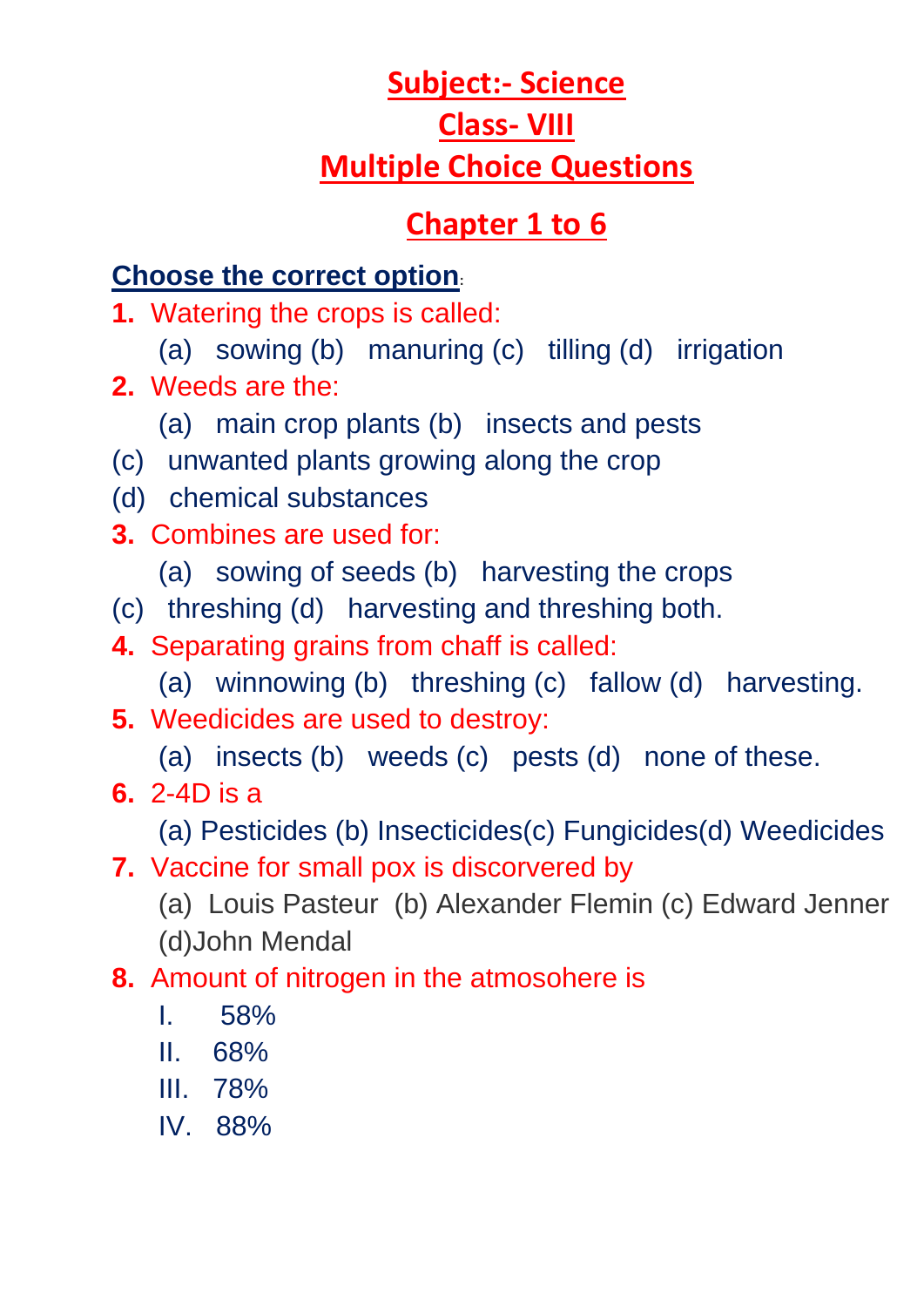**9.** Mushroom belongs to

- I. Algae
- II. Virus
- III. Fungi
- IV. None of these

**10.** Amoeba belongs to

- I. Algae
- II. Fungi
- III. Protozoa
- IV. Virus
- **11.** Scientist who discovered fermentation is
	- I. Alexander Fleming
	- II. Louis Pasteur
	- III. John Mendal
	- IV. Edward Jenner
- **12.** Malaria Is caused by
	- I. Protozoa
	- II. Virus
	- III. Algae
	- IV. Bacteria
- **13.** Microorganisms are
	- I. Unicellular
	- II. Multi-cellular
	- III. Both
	- IV. None of these
- **14.** The polyester is made up of
	- (a) Nylon (b) Rayon (c) Esters (d) Cotton.
- **15.** The nylon is prepared first in
	- (a) 1921 (b) 1931 (c) 1941 (d) 1951.
- **16.** The fibre made up by the chemical treatment of wood pulp is (a) Rayon (b) Nylon (c) Polyester (d) None of these.
- **17.** A synthetic fibre which works like wool.

(a) Nylon (b) Polyester (c) Acrylic (d) PVC.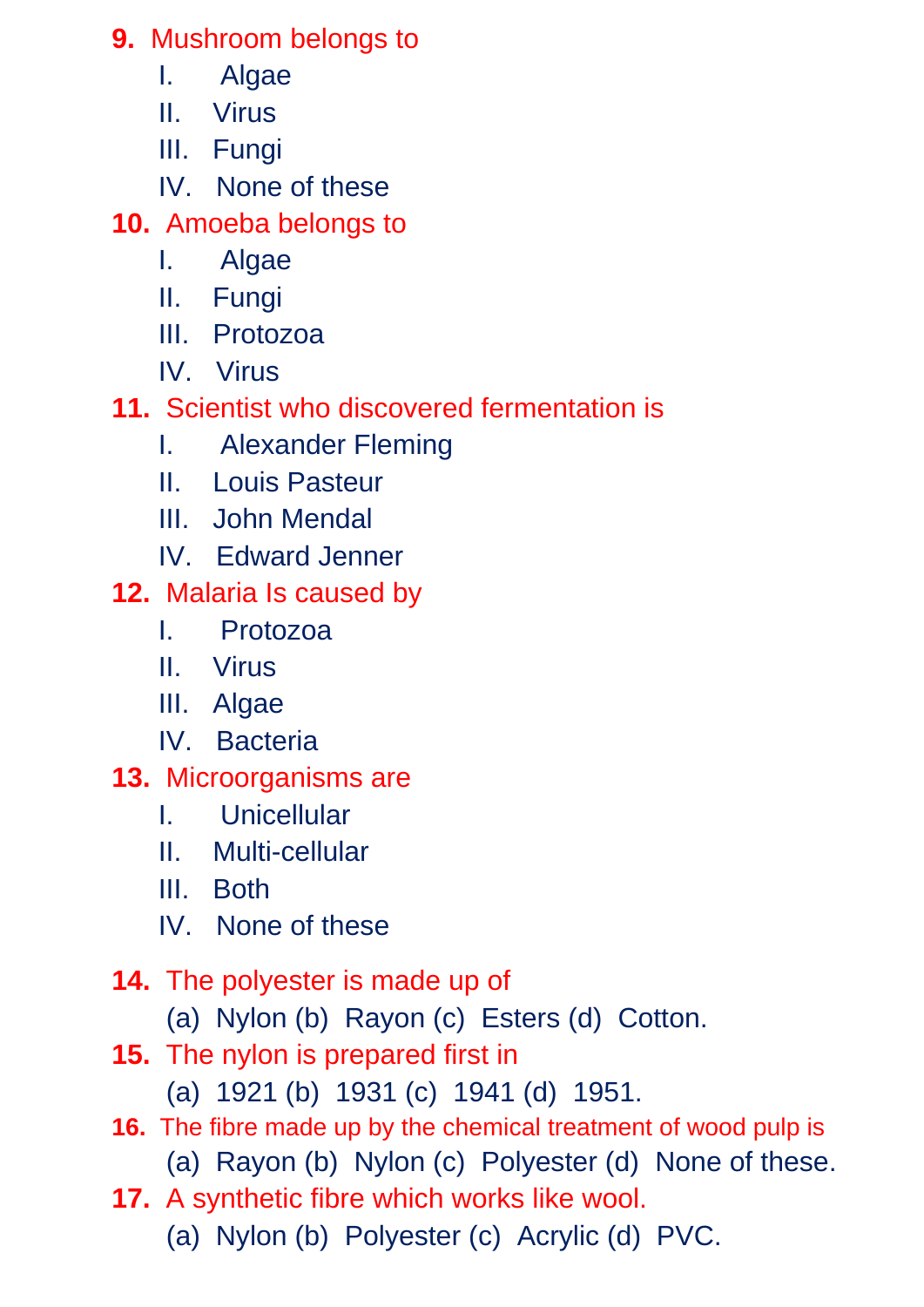### **18.** The raw materials used in making nylon

(a) Wood pulp (b) Cellulose (c) Coal, water, air (d) All of these

- **19.** The most reactive metal is:
	- (a) Iron (b) Gold (c) Zinc (d) Potassium.
- **20.** The liquid metal at room temperature
	- (a) Mercury (b) Bromine (c) Sodium (d) Gold.
- **21.** Non-metals are:
	- (a) generally liquids (b) generally gases
- (c) generally solids and gases (d) generally gases and liquids.
- 22**.** The metal which is stored in kerosene:
	- (a) Phosphorus (b) Magnesium (c) Sodium (b) Magnesium
- **23.** The non-metal which is liquid at room temperature is:
	- (a) Carbon (b) Iodine (c) Bromine (d) Chlorine

## **24. Which fuels are used for running automobiles?**

- a. Wood
- b. Coal
- c. Diesel
- d. Charcoal

#### **25. When magnesium ribbon burnt it produce**

- a. Magnesium hydroxide
- b. Magnesium oxide
- c. Magnesium chloride
- d. Magnesium sulphate

#### **26. Charcoal burns in air producing-**

- a. CO2
- b. CO
- c. H2
- d.O2

#### **27. Combustion is a reaction in which a Substance reacts with-**

- a. Hydrogen
- b. Nitrogen